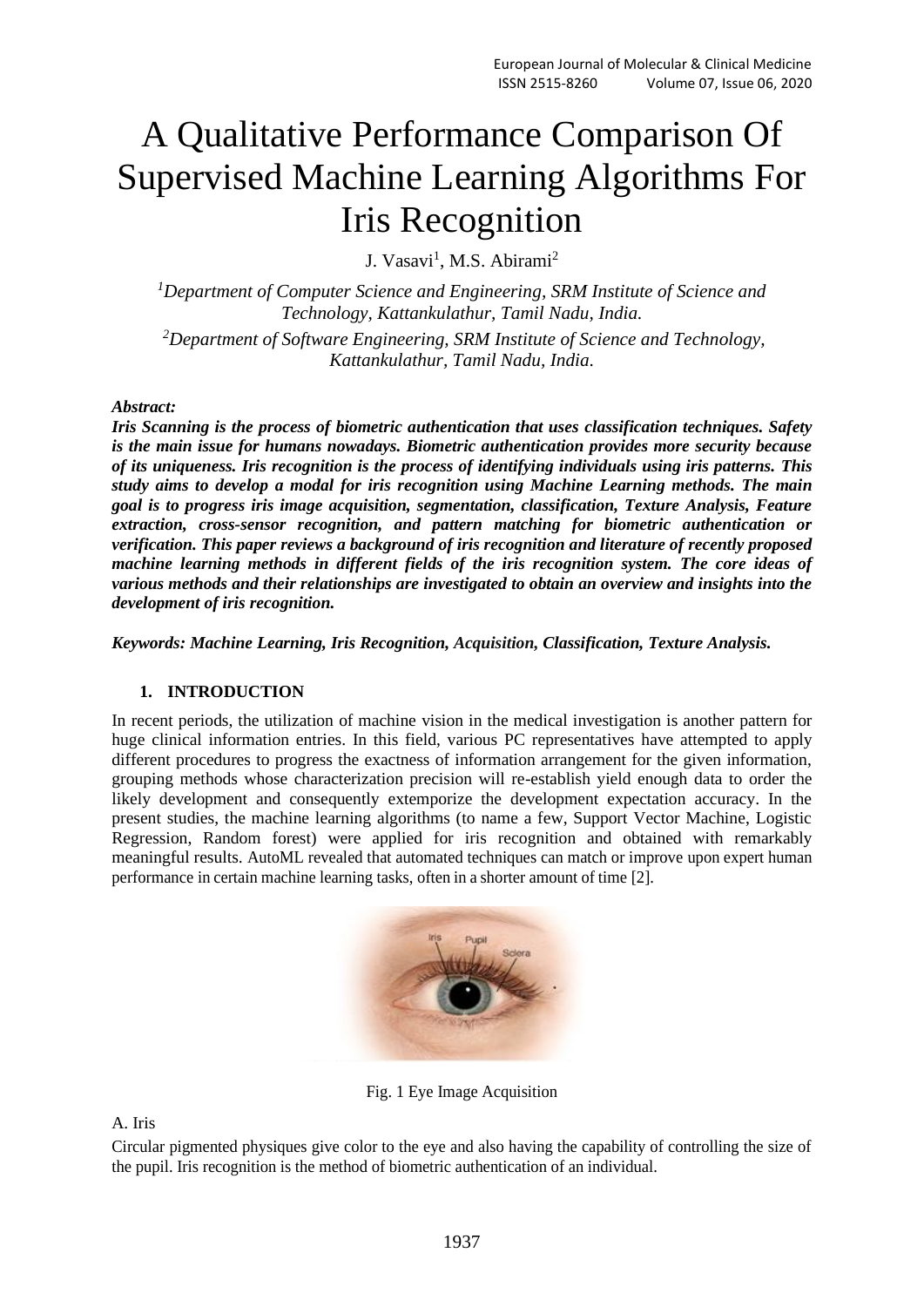# *B.* Pupil

The adaptable opening present at the center of the iris in which the light enters the eye. It is an absorbing pigment in the retina that looks black in color.

# C. Sclera

The white outer layer that protects the entire ball of the eye. Its flexibility adds more strength to the eye. A biometric modal for authenticating a person's identity using both irises of humans, feature extraction, and matching is proposed to address the problems mentioned. The combination of both face and irises showed greater attention to identification because of the natural connection between the face and irises.

# **2. STUDY OF SUPERVISED MACHINE LEARNING ALGORITHMS**

The vital principle of machine learning is to develop algorithms that can collect input and use statistical analysis to forecast an output [22].

# A. Supervised Machine Learning (SML) Algorithms

Machine Learning algorithms are classified as supervised, unsupervised, and semi-supervised algorithms. Here we have a tendency to compare supervised machine learning algorithms to forecast iris recognition which allows us to find the modal for predicting more accurate results.

The following are commonly used Supervised Machine Learning algorithms.

- 1. Linear Regression
- 2. Logistic Regression
- 3. Decision Tree
- 4. Support Vector Machine
- 5. Naïve Byes
- 6. KNN

In the subsequent sections, we briefly label the commonly used supervised ML algorithms.

#### 1) Linear Regression

The relationship between the information factors of two variables x and y is expressed as  $y=a + bx$ . Figure 2 shows the plotted x and y esteems for an information set.



Fig. 2 Linear Regression is represented as a line in the form of  $y = a + bx$ .

The Linear regression model was intricate and did not show generally scattered errors, which improved the chances of false predictions.

Different regression models differ based on the kind of relationship between dependent and independent variables [4]. Linear Regression is good for learning about the data analysis process with high dimensional dataset [14].

#### 2) Logistic Regression

Logistic regression uses a conversion function  $h(x) = 1/(1 + e^x)$ . The probability lies in the range of 0 and 1. The experimental results show that the logistic regression classification model can be used to diagnose dataset quickly, easily, and efficiently, and can help in the medical field [33].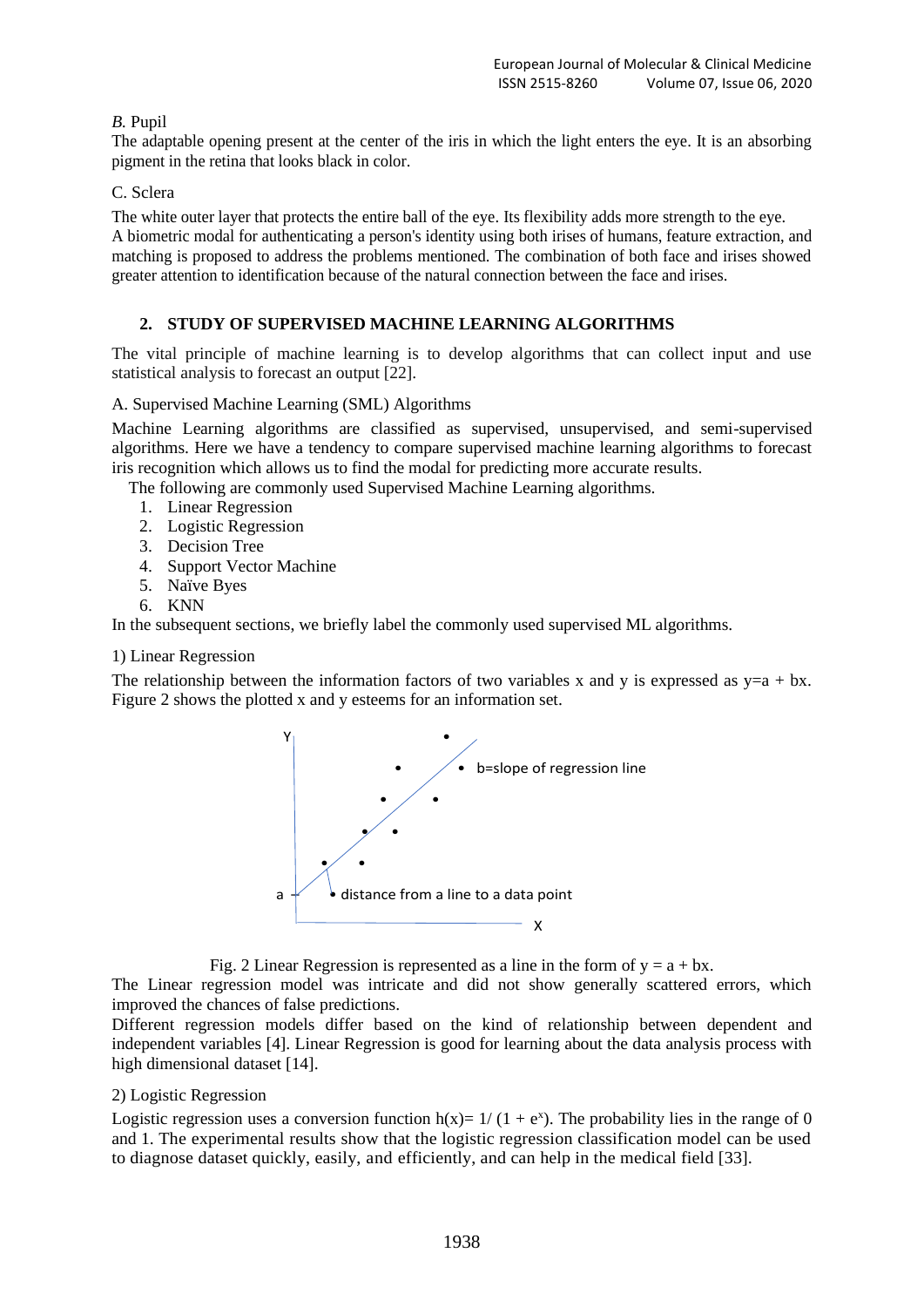# 3) Decision Tree

Decision Tree(DT) is a type of supervised learning algorithm mostly used for classification problems. It suits for both categorical and continuous I/O variables.

The best classification accuracy was achieved with boosted DT [5]. Decision Trees are found simple to interpret and fast to find out and are a standard element to several indicative protocols[6].

#### 4) Support Vector Machine

Support Vector Machine (SVM) will initially map every knowledge item into associate degree ndimensions wherever n is that the range of options. SVM showed satisfactory comprehensive performance in all evaluation metrics compared to other SML algorithms [3].

## 5) Naïve Bayes

The Naïve Bayes model is easy to build and particularly useful for very large data sets. Along with simplicity, Naive Bayes is known to outperform even highly sophisticated classification methods.

#### 6) KNN

KNN is a non-parametric technique used for classification and regression. The main advantages of the models Naïve Bayes (NB), Decision Tree, Random Forest(RF), and K-Nearest Neighbors are listed below [7]:

- 1. Misclassified Samples.
- 2. Outstanding Performance.
- 3. Uncertainty quantification

# **3. LITERATURE REVIEW**

The algorithms measured in this study are elementary and have been frequently used in other training also.

After acquiring iris images, it undergoes feature vector split up using training and testing dataset, further fed up into several machine learning classifiers such as Support vector machine, KNN, Logistic regression, and random forest for the analysis of classifiers. The result shows that SVM and Random forest provides more accuracy when compared to the other two algorithms [1].

An efficient multimodal biometric authentication system was obtained using parallel architecture when compared with a unimodal system in terms of identification rates using different features. An efficient deep learning approach is used for iris recognition which combines the architecture of Convolutional Neural Network and softmax classifier for extracting discriminatory features of iris images which results in new authentication rates [28].

Among all approaches such as SVM, HACT, hybrid GA, and the XGBoost model, the XGBoost model produced the most accurate prediction performance [8]. classification in specific is similar to SVM, decision trees, and Bayesian networks [9], but SVM provides the best classification result.

ML-based approaches have the potential in the classification and identification of Non-Functional Requirements [10]. Among the seven SML, the results show that ANN has the best prediction accuracy[11].

Supervised machine learning is also emerging to optimize prediction accuracy [12]. The comparative results say that the K-neighbor regression model is the best model for prediction with the given data set [13]. This training affords a summary of the virtual presentation of dissimilar alternates of SML for disease prediction [15].

ML can enhance the diagnostic and prognostic capacity of more traditional regression techniques. when analyzing the data in RapidMiner and applying the same model, the best algorithm was SVM[16].

Random Forest (RF), extreme gradient boosting XGBoost SVM, and Multilayer Perceptron (MLP). The author says that the best result was produced by XGBoost [17].SVM outperforms other classifiers, in term of accuracy and duration spent on training process[18].

In terms of image processing, the use of deep learning for enlightening overall image excellence is at the forefront of the current developments [19]. The classification approach applying the CNN-based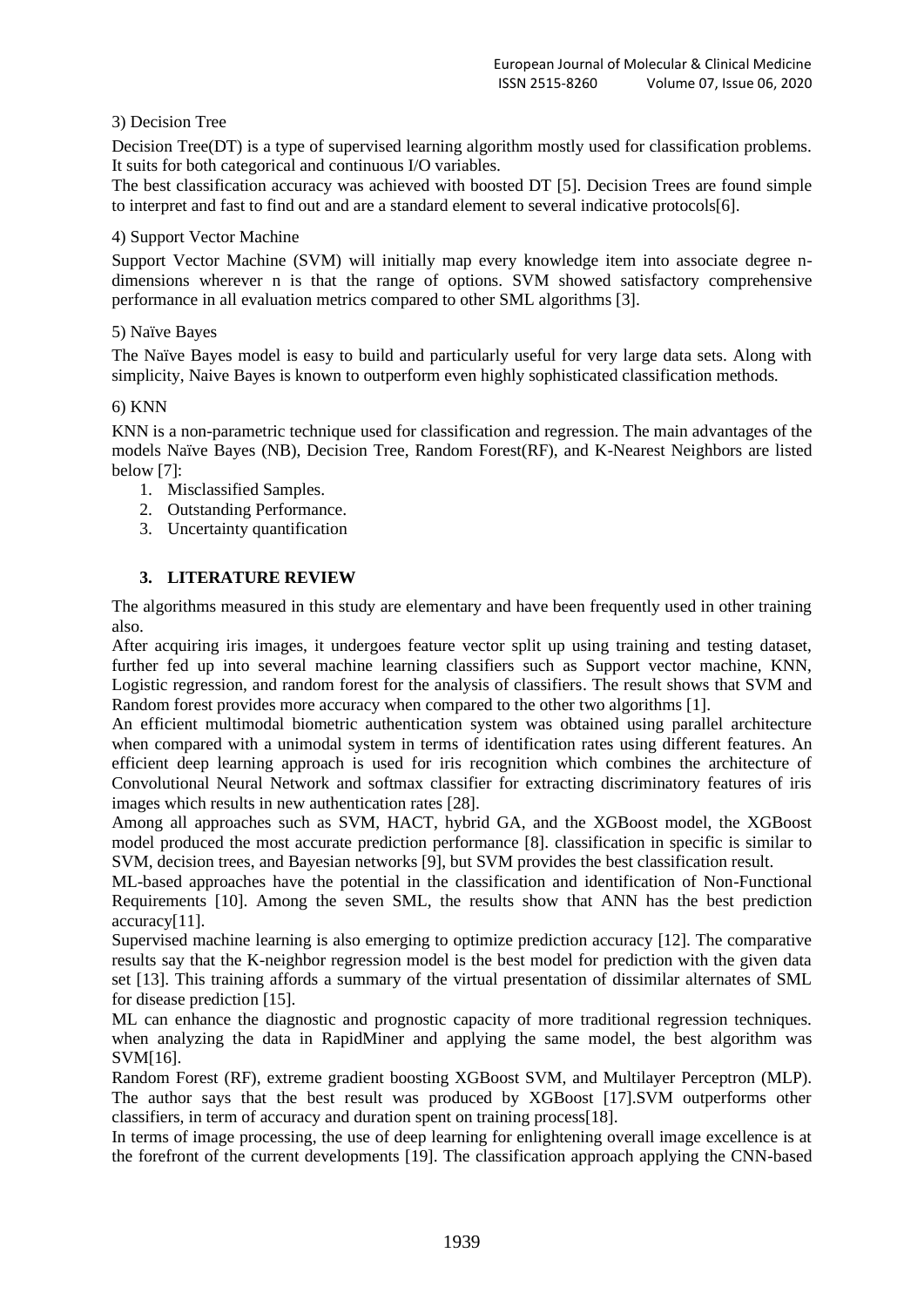deep learning model can then expand the efficacy and proficiency of complaint handling on the given data set [20].

SML requires a large number of labeled data, semi-supervised learning has been established to leverage unlabeled data as well as labeled data for classification [21]. With the use of homogeneous data sets over unstandardized data sets, the performance of the training algorithm is improved, thereby reducing complication and calculation time [23].

This paper provides a successful application of unsupervised and supervised machine learning in the data set, perhaps help develop more effective combination strategies [24].

Within ML approaches, supervised methods outperformed unsupervised. The best classification method in terms of quality and completeness was SVM [25]. The author shows in his work that the random forest produces better results among other cited ML algorithms [26].

The roles of this paper are all about SML and do not include unsupervised learning and Reinforcement Learning. Moreover, ML techniques become more accurate with bigger datasets [27].

SVM algorithm used a high dimension to classify the observation and also by adding extra preprocessing the accuracy rate can be enhanced [29].

We can conclude that ANN is performing better in forecasting the exchange rate when compared to multilinear regression [30].

The most popular algorithm J48 is used to categorize dissimilar applications and perform accurate results of the classification to examine the data categorically and unceasingly [31].

In recent years, with the rapid development of ML, SML plays an important part that has received extensive attention in the ground CS for estimation [32].

The results of this article encourage decision architects to test and consider the use of ML models in their databases [34]. SML is quite common in classification problems, therefore, ML algorithms require accuracy, precision, and least error to have SML for prediction[35]. The calculation of the mean accuracy of experimental networks has shown better results using ANN [36].

Naïve Bayes and Random Forest classification algorithms were found to be the next accurate after SVM accordingly [37]. SML is capable of solving linear and nonlinear classification problems [38].

This article provides that all algorithms acquire some kind of outlines from the training dataset and apply them to the test dataset for prediction or classification [40].

DT and NB classification algorithms are used to perform dataset classification most accurately without any loss of information [41].

To analyze the experiments, SVM minimizes the generalization error which is obtained by increasing the marginal distance between the data to obtain the decision [39].

Among all biometric traits such as Face biometric, Fingerprint biometric, Retina biometric, signature biometric, iris biometric provides more attention for recognizing humans. [43,44].

The experimental results showed that segmentation and localization schemes detect and reduce the noises around the iris portion of the eye.[42]

The model reached perfect classification accuracy, eliminates the false acceptance rates using machine learning methods by converting the normalized image into one dimensional set that undergoes stylometric feature extraction [45].

CNN features are used to find the generic objects that represent iris images which effectively extracting features and achieving promising results.[46]

The face recognition system uses Kinect hardware devices that perform human face detection and localization, which extracting features by local binary patterns.[47].

Sclera images are referred to get the grouped features and fed up into the Support Vector machine to train an identity classifier [48].

Some of the normalized features are extracted from iris images and then, they are classified using Support Vector Machine and Neural Networks. The result showed that the Support Vector Machine provides more recognition rate when compared to the backpropagation neural network [49].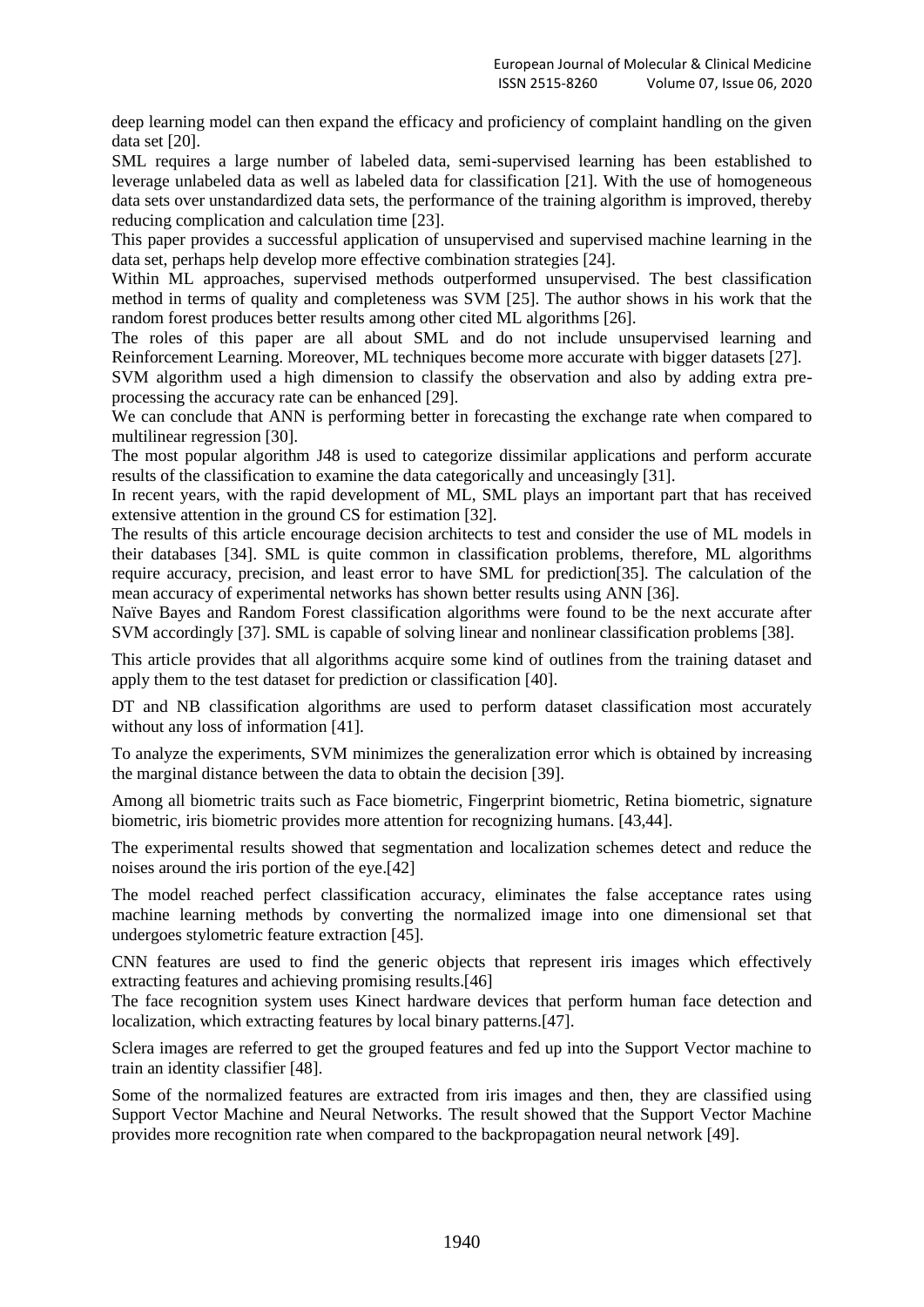Multilayer Perceptron Neural Network and Particle Swarm Optimization algorithms are used for the classification of human iris images. The data are normalized, trained, and tested using these algorithms and produced better results for iris recognition [50].

The features extracted from the periocular region and iris are applied for iris recognition using a Multimodal system approach which helps in the creation of a truthful system and provides better results for recognition [51].

# **4. CLASSIFICATION ARCHITECTURE**

## A. Eye Image Acquisition

The eye image acquisition is the data that we use to model the algorithm for getting the desired output. This data will be enriched with data footnote. The performance of machine learning methods may increase if you feed enough data. The usage of a large number of input data will provide more accuracy.

# B. Normalization

Normalization is nothing but a deformation of iris images such as translation, angular scaling, overall scaling, etc to make the iris texture to be aligned. Thus, each point in the given image is remapped for feature extraction. Segmentation provides a way for finding the exact outline of the object present in an image. Supervised machine learning algorithms initially hired the dataset to coach the algorithmic program. This trained algorithmic program is then consumed the data to compare them into similar data.



Fig. 3 Classification Architecture

# C. Feature Extraction

When we use a similar dataset for both training input and testing the data, it helps us to minimize the data inconsistencies and provides the better characteristics of the method to understand easily. Once the method has been modeled by using the training dataset, we test the model by making predictions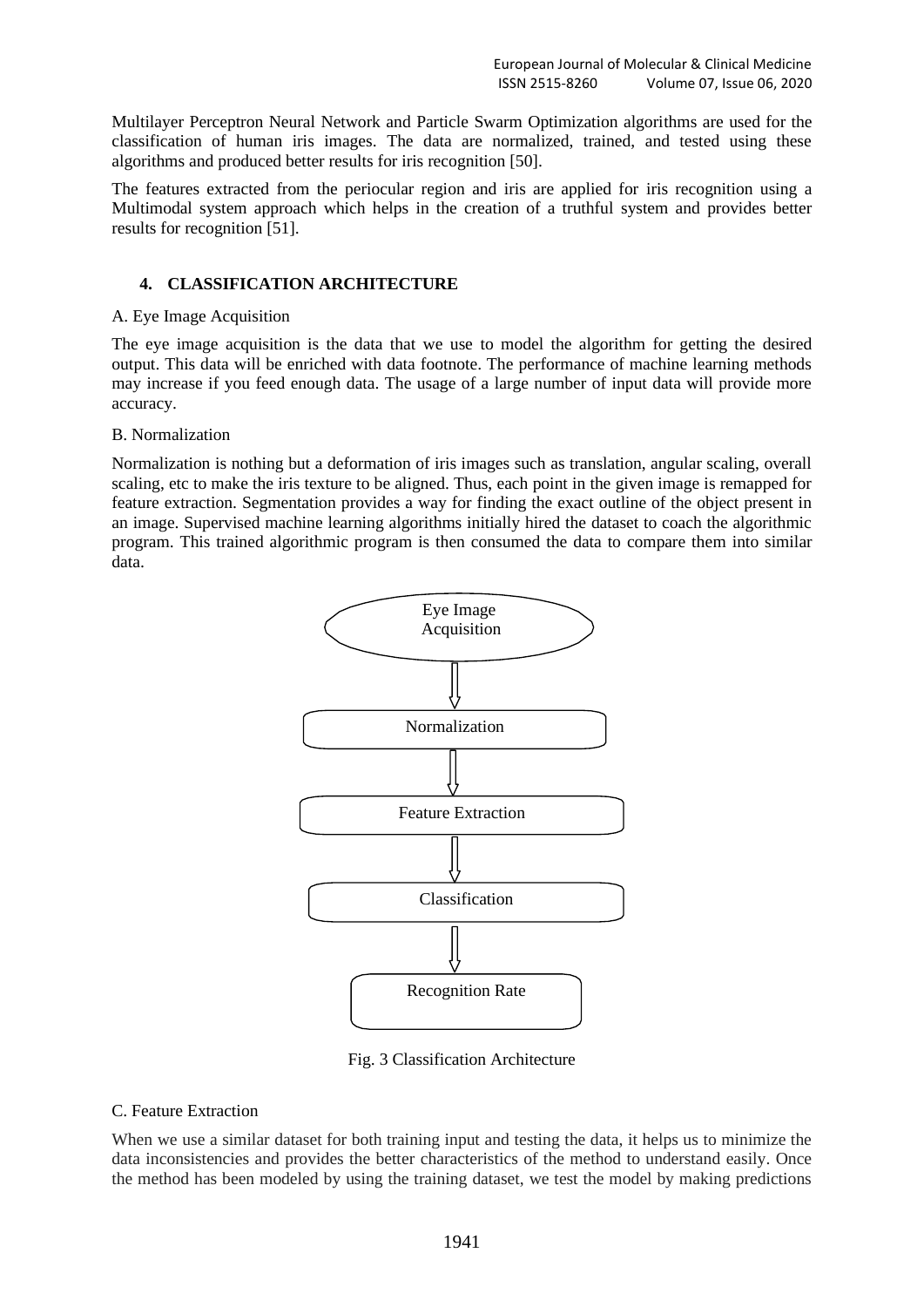against the test data. Feature extraction is used to reduce the initial input data into meaningful groups for processing.

## D. Classification

The classification is used to find the model that explains and differentiates data classes and ideas. Classification is the concept of identifying a different category based on input data. It allows us to get new observations based on training input data and testing data. Also, we need to check the feasibility of the work. In such cases, a classifier is a must for predicting class labels and testing the dataset using the model predicted to provide accurate results. Classification provides a way to find "what is present inside the image?" The images can be classified into different categories.

## E. Recognition Rate

Classification provides a way of identifying an authorized person. Biometric authorization gives access to biometric traits. The biometric system allows the person who is authorized to access the system data, otherwise it rejects the unauthorized person.

| <b>REFERENCE</b><br>NO. | <b>YEAR</b> | <b>JOURNAL</b>                                                         | <b>METHODOLOGY</b>                                                            | <b>DATASET</b>                                                          |
|-------------------------|-------------|------------------------------------------------------------------------|-------------------------------------------------------------------------------|-------------------------------------------------------------------------|
| $[1]$                   | 2019        | <b>IEEE</b>                                                            | Machine Learning<br>algorithm                                                 | <b>MMU-1</b> Iris Dataset                                               |
| $[2]$                   | 2020        | Elsevier                                                               | <b>Supervised Machine</b><br>Learning Algorithm                               | 101 papers in the field of<br>AutoML Health care.                       |
| $[3]$                   | 2020        | Elsevier                                                               | <b>Supervised Machine</b><br>Learning Algorithm                               | Nine healthy<br>participants were<br>recruited                          |
| $[4]$                   | 2020        | Elsevier                                                               | Machine Learning<br>Algorithms                                                | Lab study with skin<br>temperature                                      |
| $[5]$                   | 2020        | International<br>Journal of Medical<br>Informatics,<br>Elsevier        | Artificial intelligence,<br>Machine learning                                  | Patients with Oral<br>tongue squamous cell<br>carcinoma (OTSCC)         |
| [6]                     | 2020        | Journal of<br>Information<br>Security and<br>Applications,<br>Elsevier | supervised-machine<br>learning algorithms                                     | labeled data sets for<br>testing intrusion<br>detection systems         |
| $[7]$                   | 2020        | Knowledge-Based<br>Systems, Elsevier                                   | Deep Learning,<br>Sentiment Analysis,<br>Deep Fusion Model                    | Drugs.com                                                               |
| [8]                     | 2019        | Elsevier                                                               | ML Algorithms                                                                 | 64 companies                                                            |
| $[9]$                   | 2019        | Indian Journal of<br><b>Applied Research</b>                           | SVM, DT, and BN                                                               | Cancer, Brain Tumour,<br><b>ENT Ailment</b> , Heart<br>Disease, Thyroid |
| $[10]$                  | 2019        | <b>Expert Systems</b><br>with Applications,<br>Elsevier                | classification and<br>identification of Non<br><b>Functional Requirements</b> | a systematic review of<br>24 ML-based<br>approaches                     |
| $[11]$                  | 2019        | Elsevier                                                               | Supervised machine<br>learning, Artificial<br>Intelligence                    | Spastic diplegia                                                        |
| $[12]$                  | 2019        | Elsevier                                                               | Supervised learning,<br>Unsupervised learning,<br>Reinforcement learning      | <b>Mental Disorders</b>                                                 |

# **5. EXISTING EVALUATION METHODS**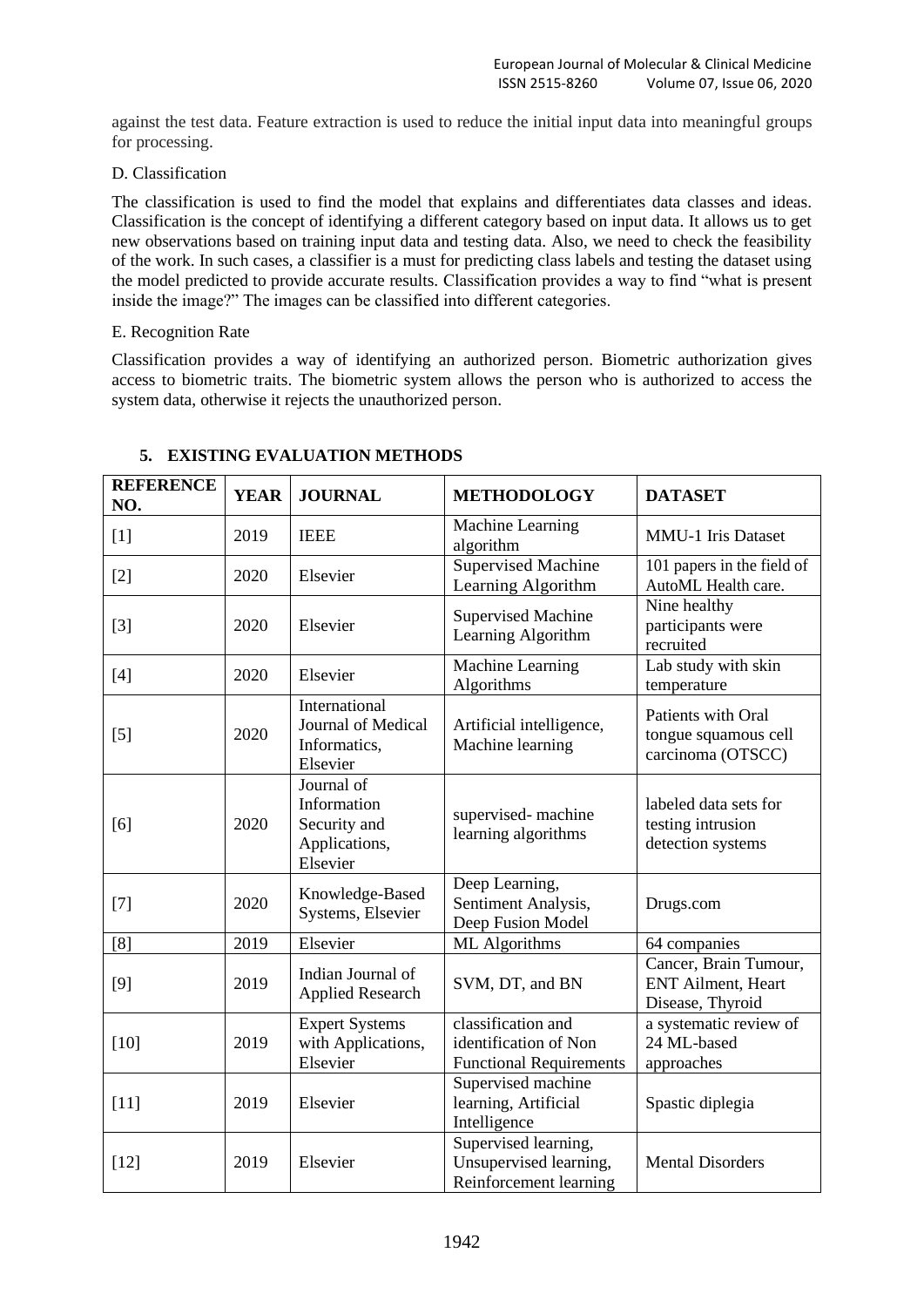| $[13]$ | 2019 | <b>IEEE</b>                                                     | Linear Regression, KNN,<br>DT, XGBoost, and<br>Random Tree models.   | students previous and<br>current academic record                                        |
|--------|------|-----------------------------------------------------------------|----------------------------------------------------------------------|-----------------------------------------------------------------------------------------|
| $[14]$ | 2019 | <b>IEEE</b>                                                     | Machine Learning                                                     | Evaluate three types of<br>problems:<br>classification,<br>regression and<br>clustering |
| $[15]$ | 2019 | <b>Springer Link</b>                                            | <b>SML</b>                                                           | evaluation among SML<br>for disease prediction                                          |
| $[16]$ | 2019 | Journal of<br><b>Biomedical</b><br>Informatics,<br>Elsevier     | SML, SVM                                                             | <b>Heart Study</b>                                                                      |
| $[17]$ | 2019 | Elsevier                                                        | Machine Learning-<br><b>Support Vector Machine</b>                   | Multi-paramedic MRI.<br>(138 patients)                                                  |
| $[18]$ | 2019 | <b>IEEE</b>                                                     | SVM, Logistic<br>Regression, NB, Random<br>Forest, and KNN           | kompas.com and<br>detik.com                                                             |
| $[19]$ | 2019 | <b>IEEE</b>                                                     | Machine Learning                                                     | Radiomics                                                                               |
| $[20]$ | 2019 | Advanced<br>Engineering<br>Informatics,<br>Elsevier             | Text classification, Deep<br>learning                                | Text Classification in<br>Domain of<br>Construction(BQC's)                              |
| $[21]$ | 2019 | Journal of Network<br>and Computer<br>Applications,<br>Elsevier | Semi-supervised learning                                             | Email classification<br>model with real<br>network atmosphere                           |
| $[22]$ | 2019 | Elsevier                                                        | Machine Learning                                                     | The biomass (olive pit)                                                                 |
| $[28]$ | 2017 | <b>IEEE</b>                                                     | Deep Belief Network,<br><b>CNN</b>                                   | CASIA V1.0 and<br><b>MMU-1</b> Iris Dataset                                             |
| $[42]$ | 2020 | Elsevier                                                        | Conformal Geometric<br>Algebra, deep learning                        | <b>CASIA</b> iris Interval<br>V3.0 dataset                                              |
| $[45]$ | 2020 | Elsevier                                                        | Machine Learning<br>techniques                                       | MMU and IITD<br>Databases                                                               |
| [48]   | 2019 | <b>IEEE</b>                                                     | <b>Support Vector Machine</b>                                        | <b>UBIRISv1 Dataset</b>                                                                 |
| $[49]$ | 2019 | <b>IEEE</b>                                                     | <b>Support Vector Machine</b><br>& Backpropagation<br>neural network | <b>UBIRIS</b> database                                                                  |
| $[51]$ | 2018 | <b>IEEE</b>                                                     | Deep Transfer Learning                                               | <b>NICE.II Dataset</b>                                                                  |

# **6. CONCLUSION**

We conclude from the analysis of recent research that Supervised machine learning algorithms provide a concise model for the distribution of class labels in terms of predictor features. Also, in specific, the four main supervised machine algorithms namely Support vector machine, Linear Regression, Logistic Regression, and decision tree are used to obtain a methodology to analyze iris image acquisition, segmentation, and Texture analysis and to realize their automatic classification and clustering of data. It also provides a way to find the modal for iris pattern recognition.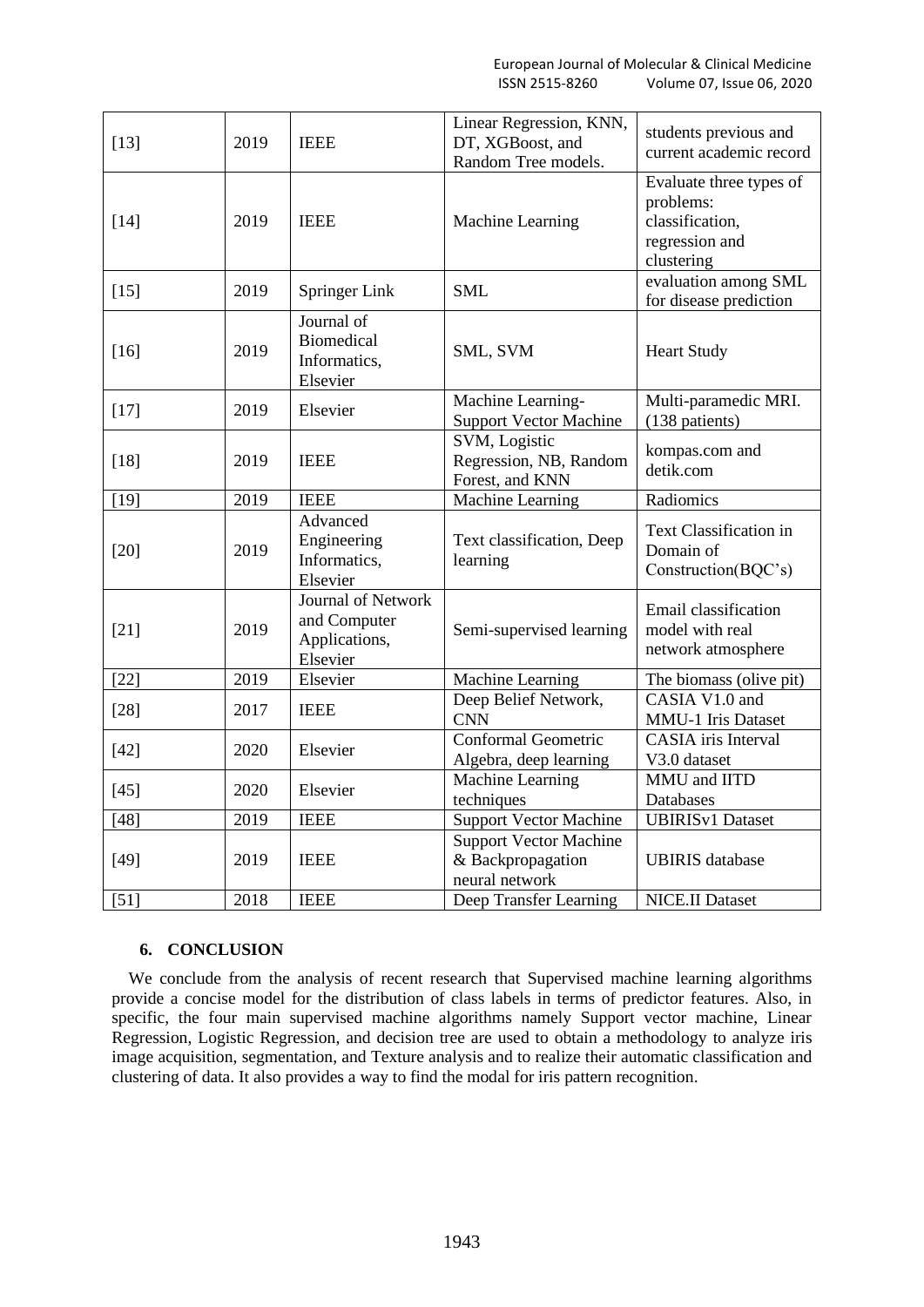# **7. REFERENCES**

- [1] Kanishka Singla, Rahul Namboodiri, Priyanka Verma, Rakshan Anjum. (2020, Feb). A Novel Approach for Iris Localization Using Machine Learning Algorithms. *IEEE Xplore* https://doi.org/10.1109/ICCIKE47802.2019.9004263
- [2] 2.Jonathan Waring, Charlotta Lindvall, Renato Umeton. (2020, Feb). "Automated machine learning: Review of the state-of-the-art and opportunities for healthcare". *Elsevier.* https://doi.org/10.1016/j.artmed.2020.101822.
- [3] Bo Shenga, Oscar Moroni Moosman, Borja Del Pozo-Cruz, Jesus Del Pozo-Cruz, Rosa Maria Alfonso-Rosa, Yanxin Zhang.(2020). "A comparison of different machine learning algorithms, types and placements of activity monitors for physical activity classification". *Elsevier.* https://doi.org/10.1016/j.measurement.2020.107480
- [4] Maohui Luo, Jiaqing Xie, Yichen Yan, Zhihao Ke, Peiran Yu, Zi Wang, Jingsi Zhang (2020). "Comparing machine learning algorithms in predicting thermal sensation using ASHRAE Comfort Database II". *Elsevier.* https://doi.org/10.1016/j.enbuild.2020.109776
- [5] Rasheed Omobolaji Alabi, Mohammed Elmusrati, Iris Sawazaki‐Calone, Luiz Paulo Kowalski, Caj Haglund, Ricardo D. Coletta, Antti A. Mäkitie, Tuula Salo, Alhadi Almangush, Ilmo Leiv (2020). "Comparison of supervised machine learning classification techniques in prediction of locoregional recurrences in early oral tongue cancer". *Elsevier.* https://doi.org/10.1016/j.ijmedinf.2019.104068
- [6] Laurens D'hooge, Tim Wauters, Bruno Volckaert, Filip De Turck.(2020). "Inter-dataset generalization strength of supervised machine learning methods for intrusion detection". *Elsevier.* https://doi.org/10.1016/j.jisa.2020.102564
- [7] Mohammad Ehsan Basiri, Moloud Abdar, Mehmet Akif Cifci, Shahla Nemati, U. Rajendra Acharya.(2020). "A novel method for sentiment classification of drug reviews using fusion of deep and machine learning techniques". *Elsevier.* https://doi.org/10.1016/j.knosys.2020.105949
- [8] Yu-Pei Huang, Meng-Feng Yen. (2019). "A new perspective of performance comparison among machine learning algorithms for financial distress prediction". *Elsevier.* https://doi.org/10.1016/j.asoc.2019.105663
- [9] Lavanya Vemulapalli, Dr.P. Chandra Sekhar (2019). "Literature survey on machine learning based techniques in medical data analysis". *Indian Journal of Applied Research.* ISSN No. 2249 - 555X DOI: 10.36106/ijar
- [10] Manal Binkhonain, Liping Zhao. (2019). "A review of machine learning algorithms for identification and classification of non-functional requirements". *Elsevier.* https://doi.org/10.1016/j.eswax.2019.100001
- [11] Yanxin Zhanga, Ye Mab. (2019). "Application of supervised machine learning algorithms in the classification of sagittal gait patterns of cerebral palsy children with spastic diplegia". *Elsevier.* https://doi.org/10.1016/j.compbiomed.2019.01.009
- [12] Kwok Kei Maka, Kounseok Leeb, Cheolyong Parka. (2019). "Applications of machine learning in addiction studies: A systematic review". *Elsevier.* https://doi.org/10.1016/j.psychres.2019.03.001
- [13] Tadi Aravind, Bhimavarapu Sasidhar Reddy, Sai Avinash, Jeyakumar G (2019). "A Comparative Study on Machine Learning Algorithms for Predicting the Placement Information of Under Graduate Students". *IEEE.* ISBN: 978-1-7281-4365-1
- [14] Susmita Ray. (2019). "A Quick Review of Machine Learning Algorithms". *IEEE.* 978-1-7281- 0211-5/19/\$31.00 2019
- [15] Shahadat Uddin, Arif Khan, Md Ekramul Hossain and Mohammad Ali Moni. (2019). *"Comparing different supervised machine learning algorithms for disease prediction".* Springer Link. https://doi.org/10.1186/s12911-019-1004-8
- [16] Juan-Jose Beunza, Enrique Puertas, Ester García-Ovejero, Gema Villalba, Emilia Condes, Gergana Koleva, Cristian Hurtado, Manuel F. Landecho (2019). "Comparison of machine learning algorithms for clinical event prediction (risk of coronary heart disease)" *Elsevier.* https://doi.org/10.1016/j.jbi.2019.103257
- [17] Gordian Hamerlaa, Hans-Jonas Meyer, Stefan Schob, Daniel T. Ginat, Ashley Altman, Tchoyoson Lim, Georg Alexander Gihr, Diana Horvath-Rizea, Karl-Titus Hoffmann, Alexey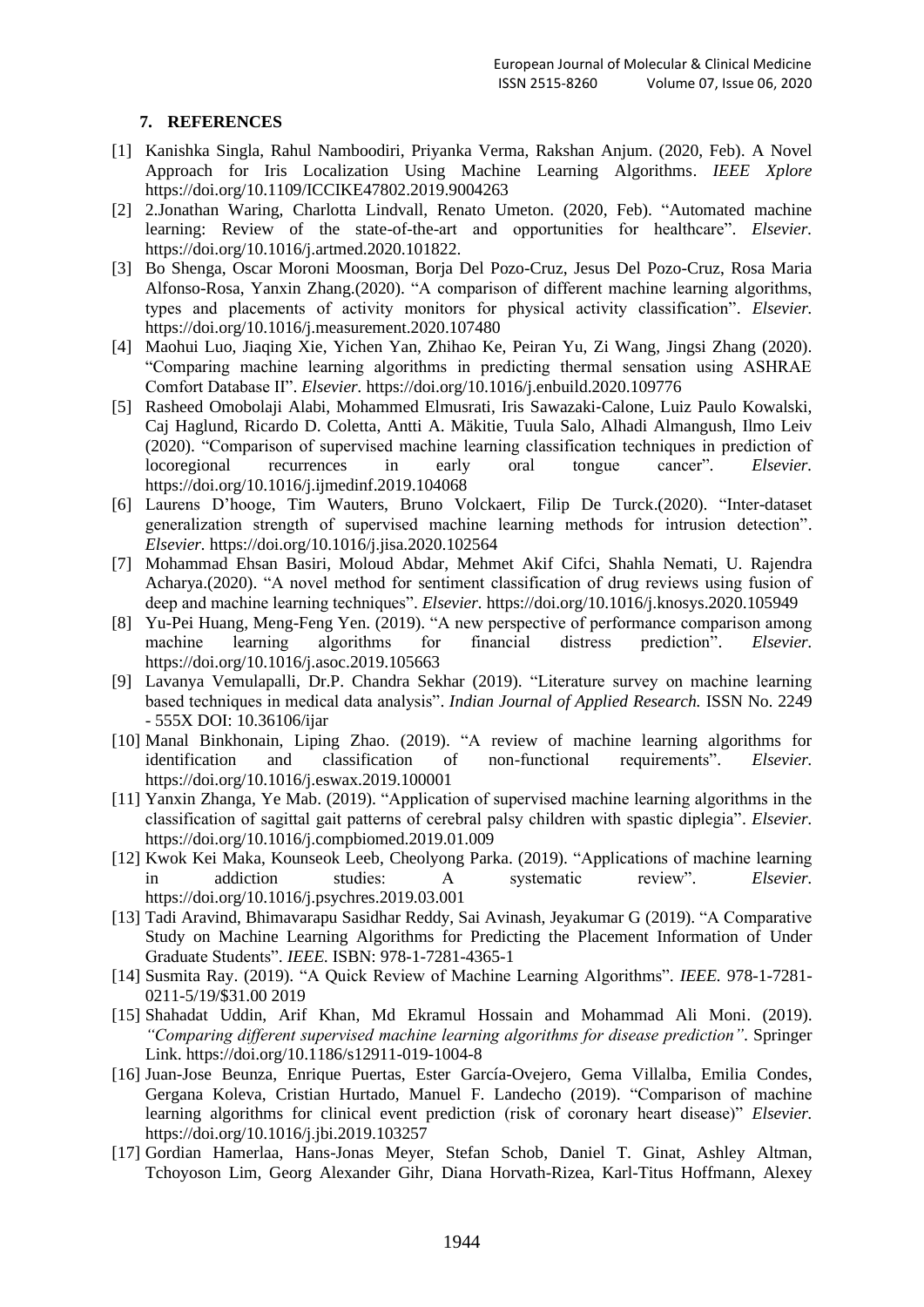Surov (2019). "Comparison of machine learning classifiers for differentiation of grade 1 from higher gradings in meningioma: A multicenter radiomics study". *Elsevier.* https://doi.org/10.1016/j.mri.2019.08.011

- [18] Patrick Adolf Telnoni, Reza Budiawan, Mutia Qana'a (2019). "Comparison of Machine Learning Classification Method on Text-based Case in Twitter". *IEEE.* 978-1-7281-4880-9/19/\$31.00 2019 IEEE
- [19] Mathieu Hatt, Chintan Parmar, Jinyi Qi, Issam El Naqa. (2019). "Machine (Deep) Learning Methods for Image Processing and Radiomics". *IEEE.* DOI: 10.1109/TRPMS.2019.2899538
- [20] Botao Zhong, Xuejiao Xinga, Peter Love, Xu Wang, Hanbin Luo. (2019). "Convolutional neural network: Deep learning-based classification of building quality problems". *Elsevier.* https://doi.org/10.1016/j.aei.2019.02.009
- [21] Wenjuan Li, Weizhi Meng, Zhiyuan Tan, Yang Xiang.(2019). "Design of multi-view based email classification for IoT systems via semi-supervised learning". *Elsevier.* https://doi.org/10.1016/j.jnca.2018.12.002
- [22] Emine Elmaslar Ozbas, Dogukan Aksu, Atakan Ongen, Muhammed Ali Aydin, H. Kurtulus Ozcan (2019). "Hydrogen production via biomass gasification, and modeling by supervised machine learning algorithms". *Elsevier.* https://doi.org/10.1016/j.ijhydene.2019.02.108
- [23] S. Durga, Mr. Rishabh Nag, Esther Daniel (2019). "Survey on Machine Learning and Deep Learning Algorithms used in Internet of Things (IoT) Healthcare". *IEEE.* https://doi.org/10.1016/j.ijhydene.2019.02.108
- [24] Wang Bao, Ning Lianjua, Kong Yue (2019). "Integration of unsupervised and supervised machine learning algorithms for credit risk assessment". *Elsevier.* https://doi.org/10.1016/j.eswa.2019.02.033
- [25] Vera Cardoso Ferreira Aiken, João Ricardo Rebouças Dórea, Juliano Sabella Acedo, Fernando Gonçalves de Sousa, Fábio Guerra Dias, Guilherme Jordão de Magalhães Rosa.(2019). "Record linkage for farm-level data analytics: Comparison of deterministic, stochastic and machine learning methods". Elsevier. https://doi.org/10.1016/j.compag.2019.104857
- [26] Soodeh Hosseini, Mehrdad Azizi. (2019). "The hybrid technique for DDoS detection with supervised learning algorithms". *Elsevier.* https://doi.org/10.1016/j.comnet.2019.04.027
- [27] Joshua I. Glaser, Ari S. Benjamin, Roozbeh Farhoodi, Konrad P. Kording. (2019). "The roles of supervised machine learning in systems neuroscience". *Elsevier.,* https://doi.org/10.1016/j.pneurobio.2019.01.008
- [28] Alaa S. Al-Waisy, Rami Qahwaji, Stanley Ipson, Shumoos Al-Fahdawi. (2017). "A Multimodal Biometric System for Personal Identification Based on Deep Learning Approaches". *IEEE.* 978- 1-5386-4018-0/17
- [29] Radhika P R, Rakhi.A.S.Nair, Veena G. (2018). "A Comparative Study of Lung Cancer Detection using Machine Learning Algorithms".IEEE.978-1-5386-1507-2/18
- [30] Bencharef Omar, Bousbaa Zineb, Cortés Jofré Aida, González Cortés Daniel. (2018). "A Comparative Study of Machine Learning Algorithms for Financial Data Prediction". *IEEE.* 00978-1-5386-7328-7/18.
- [31] N. Saravanan, V. Gayathri. (2018, Mar). "Performance and Classification Evaluation of J48 Algorithm andKendall's Based J48Algorithm(KNJ48)". *International Journal of Computational Intelligence and Informatics.* ISSN:2349 6363
- [32] Jianxin Ge, Jiaomin Liu, Wenyuan Liu. (2018). "Comparative Study on Defect Prediction Algorithms of Supervised Learning Software Based on Imbalanced Classification Data Sets". *IEEE.* 978-1-5386-5889-5/18
- [33] Liu Lei. (2018). "Research on Logistic Regression Algorithm of Breast Cancer Diagnose Data by Machine Learning". *IEEE.* DOI 10.1109/ICRIS.2018.00049
- [34] Flavio Barboza, Herbert Itimura, Edward Altman. (2017). "Machine learning models and bankruptcy prediction". *Elsevier.* http://dx.doi.org/10.1016/j.eswa.2017.04.006
- [35] Abhinav Rathor, Manasi Gyanchandani. (2017). "A Review at Machine Learning Algorithms Targeting Big Data Challenges". *IEEE.* 978-1-5386-2361-9/17
- [36] Berina Ali, Lejla Gurbeta, Almir Badnjevi. (2017). "Machine Learning Techniques for Classification of Diabetes and Cardiovascular Diseases". *IEEE.* 978-1-5090-6742-8/17